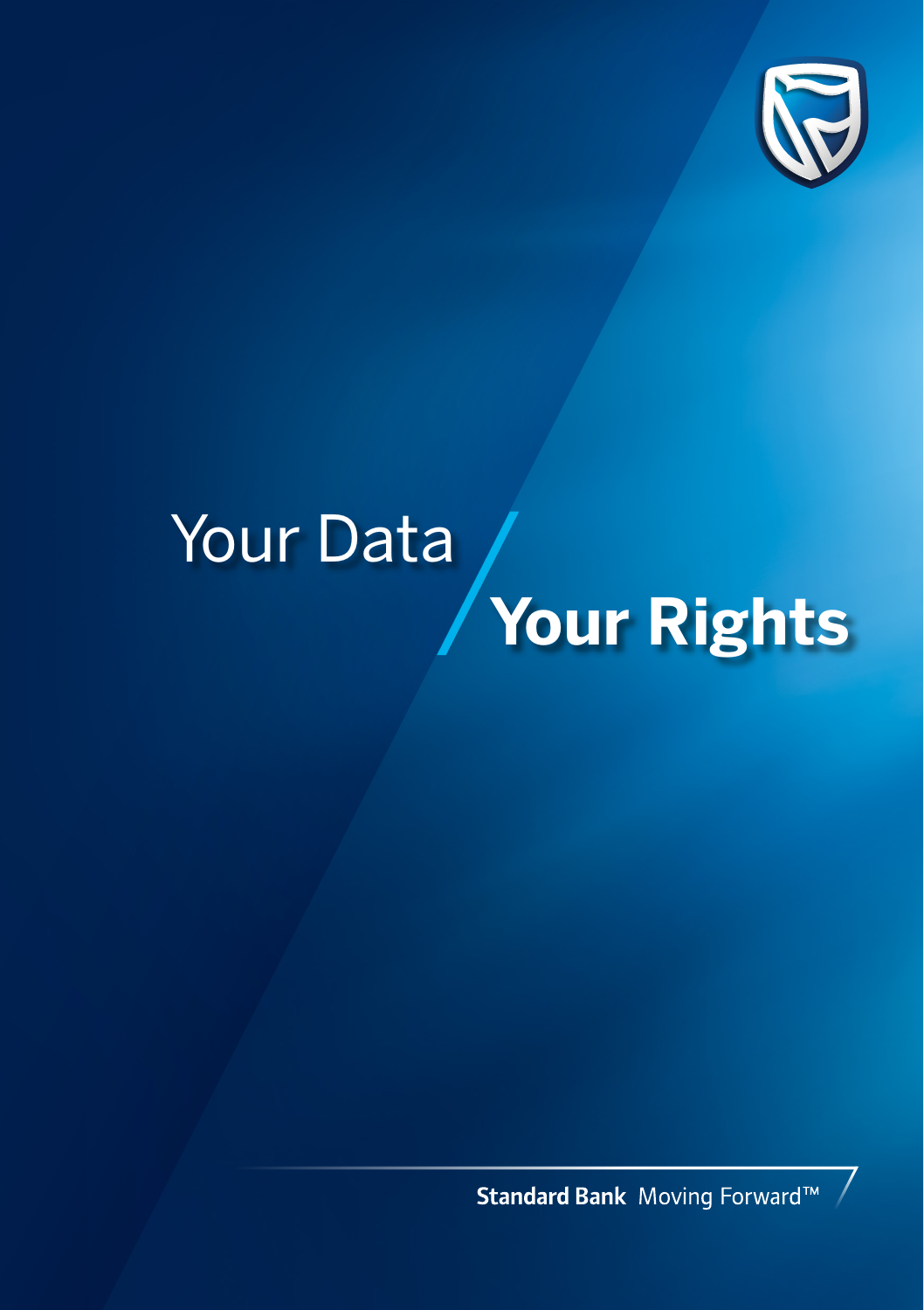



# Introduction

#### **Here at Standard Bank we take your privacy seriously.**

When you provide us with information from which you can be identified or which renders you identifiable (your "personal data"), or we have otherwise captured and use such information then you have certain statutory legal rights in relation to that information.

This booklet provides you with some basic information as a helpful guide to the rights you generally have in respect to your personal data, the extent of those rights, and what to do should you wish to exercise any of them.



# Your Rights

The following is a list of your rights – please note that most rights are not without their limitations and or pre-conditions that may apply to their exercise – more information is provided in the Extent of Rights section of this booklet.

- 1. We have a duty to provide you with certain information when we obtain your personal data.
- 2. You have a right of access to your personal data.
- 3. You have a right to take action to rectify inaccurate personal data.
- 4. You have a right to erase personal data.
- 5. You have a right to restrict the processing of your personal data.
- 6. You have a right to data portability.
- 7. You have a right to object to processing of personal data (including direct marketing).
- 8. You have a right not to be subject to a decision based solely on automated processing of your personal data, including profiling, which produces legal effect or otherwise significantly affects you.
- 9. You have a right to seek compensation for any material or non-material damage caused by a breach of our statutory obligations to look after your personal data.
- 10. You have a right to lodge a complaint with a data protection supervisory authority.
- 11. You have a right to an effective judicial remedy against us.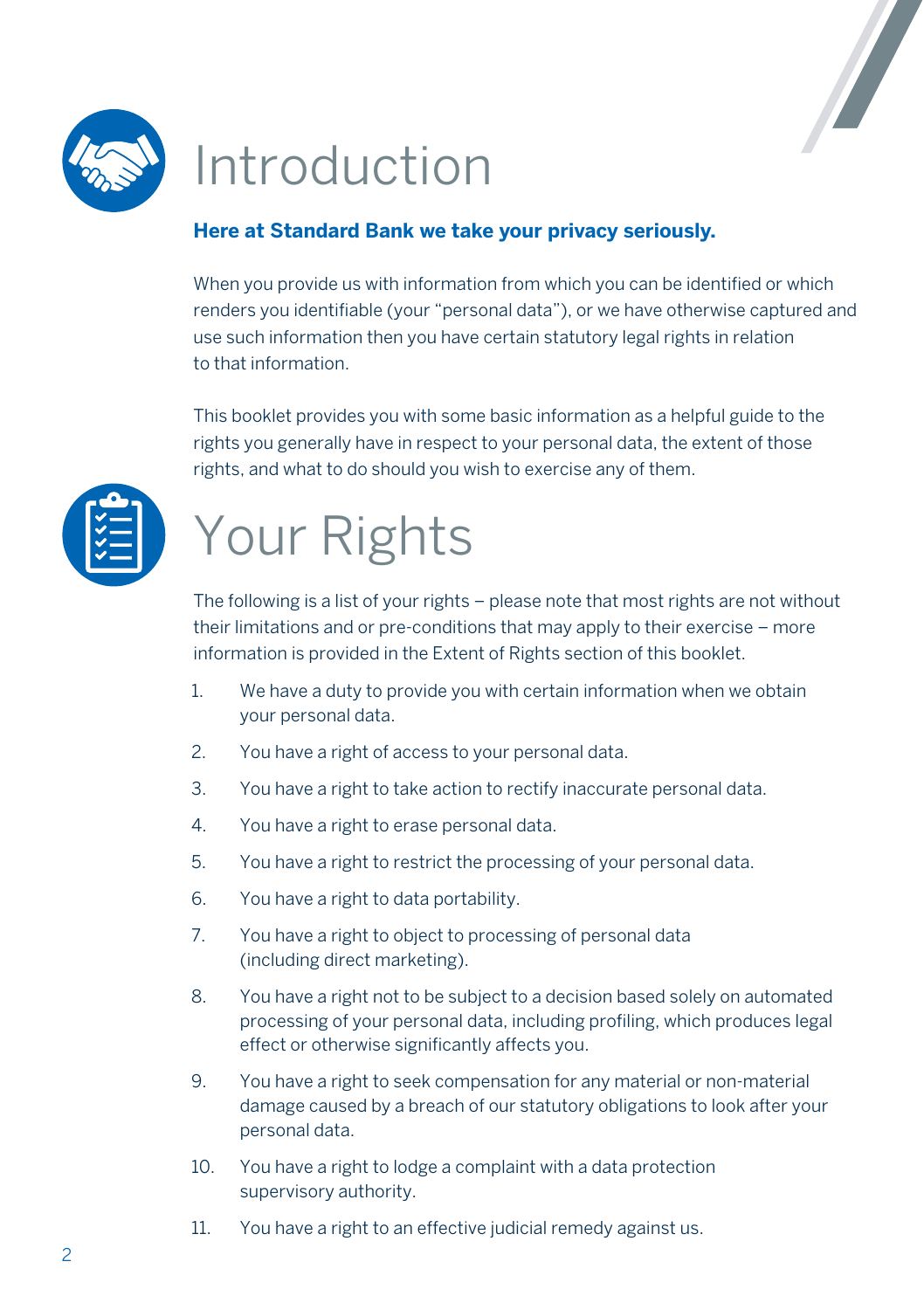

You should please note that we are entitled to ensure we have satisfied ourselves as to your identity and/or any authority under which you seek to exercise a right and that in cases where there is an obligation on our part to respond within 1 month that period can generally be extended by an additional 2 months in complex cases but if we do that then we need to tell you we will be doing that and why within that initial 1 month period.

# Extent of Rights

#### **Our duty to provide you with certain information when we obtain your personal data.**

You are entitled to receive information from us about how we use your personal data.

Usually this information must be provided at the time we collect your personal data from you, or, in situations where we obtain your personal data other than directly from you, then either within a month after we have obtained it or on our first communication to you or on our first disclosure of your personal data.

The information you can expect should usually tell you, amongst other things, which Standard Bank company(ies) have responsibility for your personal data and their contact details, the contact details of our Data Protection Officer, the purpose for which we use your personal data, the lawful basis we rely on to process that personal data, information regarding who we share it with and why, where they are and what safeguards we may have in place around that sharing, information relating to how long we hold on to that personal data, and information relating to your rights in respect to it.

Such information is provided in what's generally referred to as a Privacy Notice. We have a general client privacy notice on our website (see) *https://international. standardbank.com/pbbinternational/aboutus/Footer/Privacy-statement* these are also available in a physical format on request.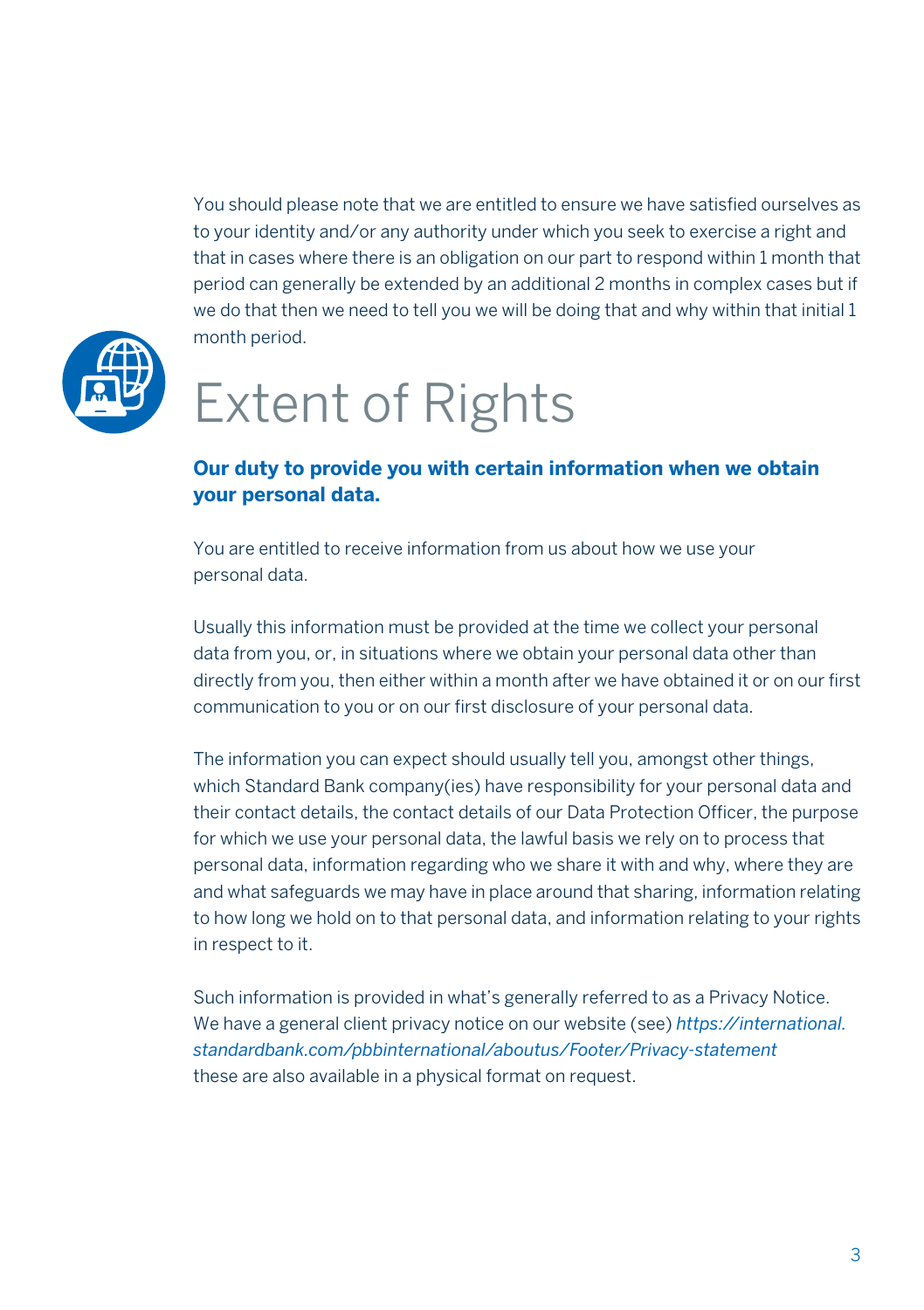

## **The right of access to your personal data**



This is a right to obtain from us, without undue delay and in any event within a 1 month period of our receipt of a qualifying request from you:

- i) confirmation as to whether or not we process your personal data;
- ii) where that is the case then access to a copy of that personal data; and
- iii) additional information from us that is broadly the same as that outlined in the explanation of "Our duty to provide you with certain information when we obtain your personal data" above.

You should please be aware that this right is to personal data as opposed to documents and that there are a number of general restrictions/exceptions which may apply to any given response on a case by case basis.

When exercising your right of access then, in addition to satisfying ourselves as to your identity before being obliged to respond to your request, we are also entitled to obtain information from you to help us better source the personal data you are looking for prior to responding.

Although your request needn't be in writing then we will always ask that you please confirm it in writing and/or we will confirm it back to you in writing in order to ensure it has been properly understood and evidenced.

To assist you when exercising this right we have prepared a template data subject access request letter which can be provided on request.



### **The right to take action to rectify inaccurate personal data**

This is a right to obtain, without undue delay and in any event within 1 month of receipt of a request, the rectification of inaccurate personal data concerning you, including the right to have incomplete personal data completed, including by your provision of a supplementary statement.

Unless it proves impossible or involves disproportionate effort then in responding to this right we are required to communicate the rectification to each recipient to whom the personal data have been disclosed and to inform you about those recipients if you so request it.

Certain minor/immaterial inaccuracies can be corrected as a matter of course so please just speak to our staff.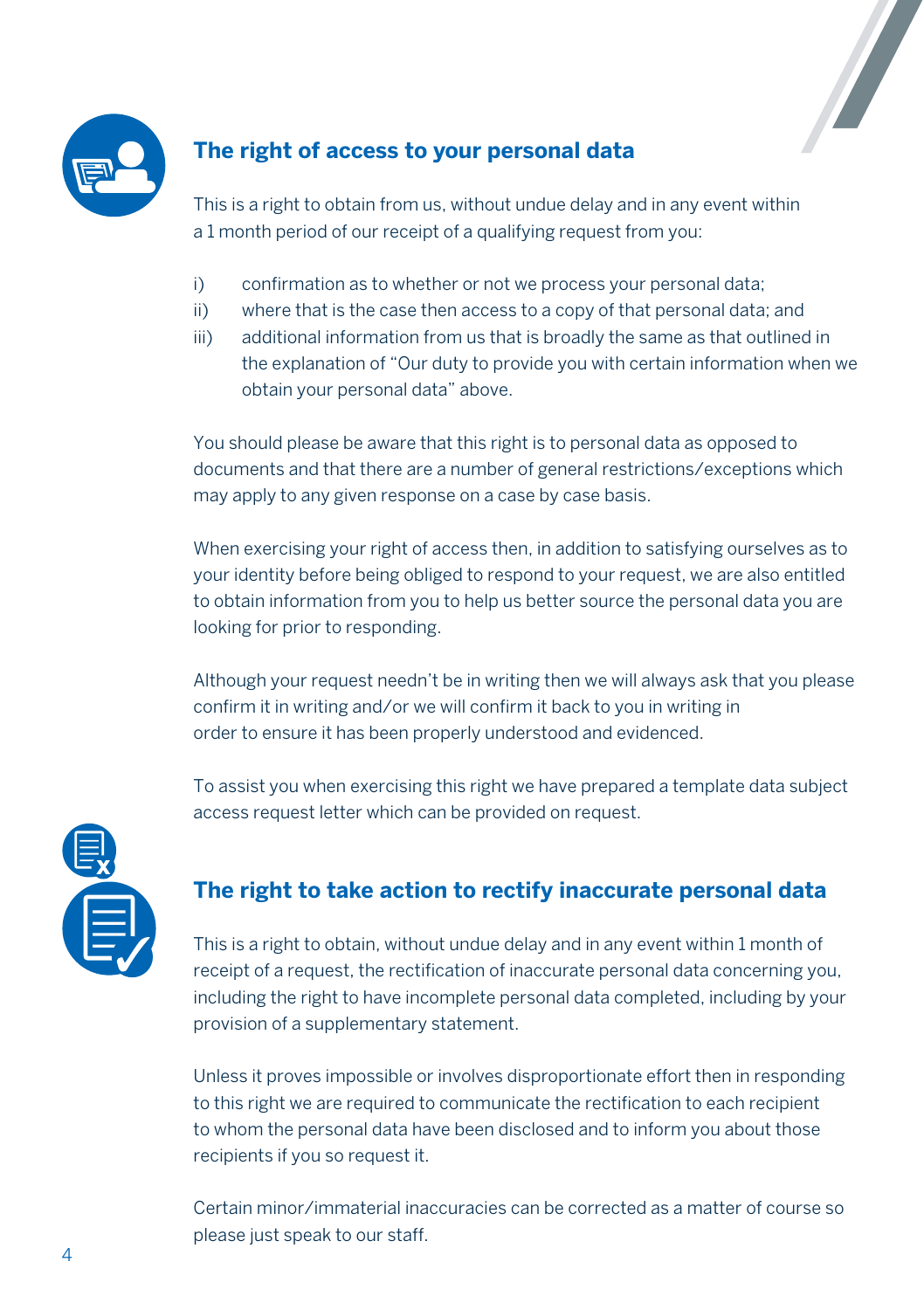In the event something more material needs correcting then our staff will request this please be put to us in writing. A template correction request letter can be provided to you on request.



#### **The right to erase personal data**

This is commonly referred to as the "right to be forgotten" and is the right to get us to erase personal data concerning you without undue delay and in any event within 1 month of our receipt of such a request.

Unless it proves impossible or involves disproportionate effort then in responding to this right we are required to communicate the erasure to each recipient to whom the personal data have been disclosed and to inform you about those recipients if you so request it.

This right is restricted in the sense that it DOES NOT apply to the extent that our processing is necessary, for example, to comply with a legal obligation to which we are subject or for us to establish, exercise or defend a legal claim.

This right also only applies in one of the following scenarios:

- (a) the personal data are no longer necessary in relation to the purposes for which we needed it;
- (b) we are processing the personal data only with your consent and you withdraw that consent;
- (c) we are processing the personal data in our legitimate interests and you object to that processing and there are no overriding legitimate grounds for us to continue processing it;
- (d) we are direct marketing to you and you object to that direct marketing;
- (e) the personal data have been unlawfully processed by us; or
- (f) the personal data have to be erased for compliance with a legal obligation to which we are subject.

A template erasure request letter can be provided to you on request.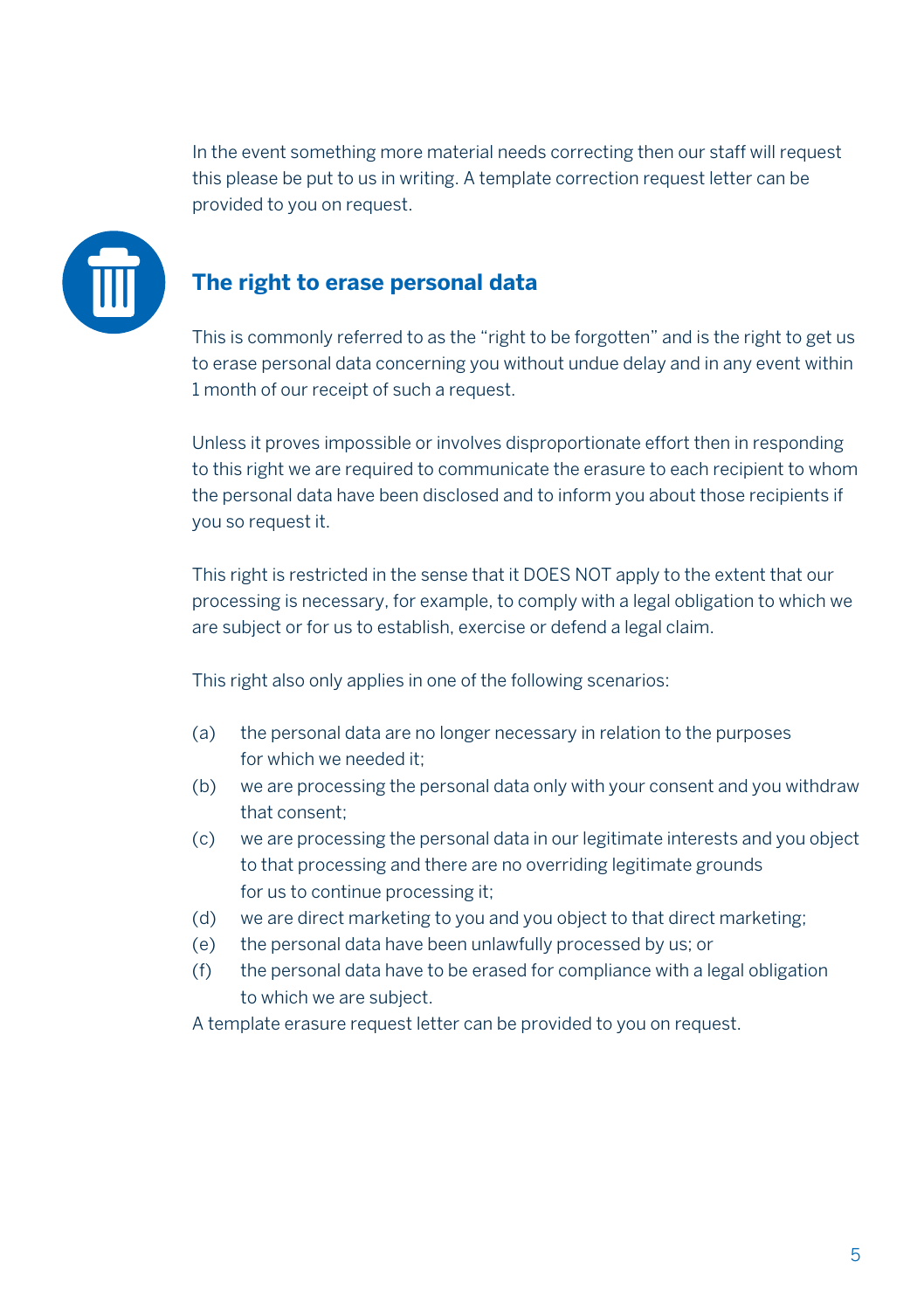

#### **The right to restrict the processing of your personal data**

This right entitles you, without undue delay and in any event within 1 month of receipt of the request, to restrict our processing of your personal data.

Where this right is exercised then such personal data shall, with the exception of being stored, only be processed by us:



This right can only be applied where:

- 1. you dispute the accuracy of the personal data in which case the restriction will apply for such period as enables us to verify that accuracy;
- 2. our processing is unlawful and although you oppose erasure of the personal data you request we restrict its use instead;
- 3. we no longer need the personal data for the purposes required but they are nevertheless required for the establishment, exercise or defence of legal claims;
- 4. our processing of the personal data is in our legitimate interests and you have objected to that processing so the restriction is put in place pending determination as to whether your rights and freedoms in that particular situation outweigh our legitimate interests.

An individual who has obtained restriction of processing must be informed by us before the processing restriction is lifted.

Unless it proves impossible or involves disproportionate effort then in responding to this right we are required to communicate the restriction to each recipient to whom the personal data have been disclosed and to inform you about those recipients if you so request it.

A template restriction request letter can be provided to you on request.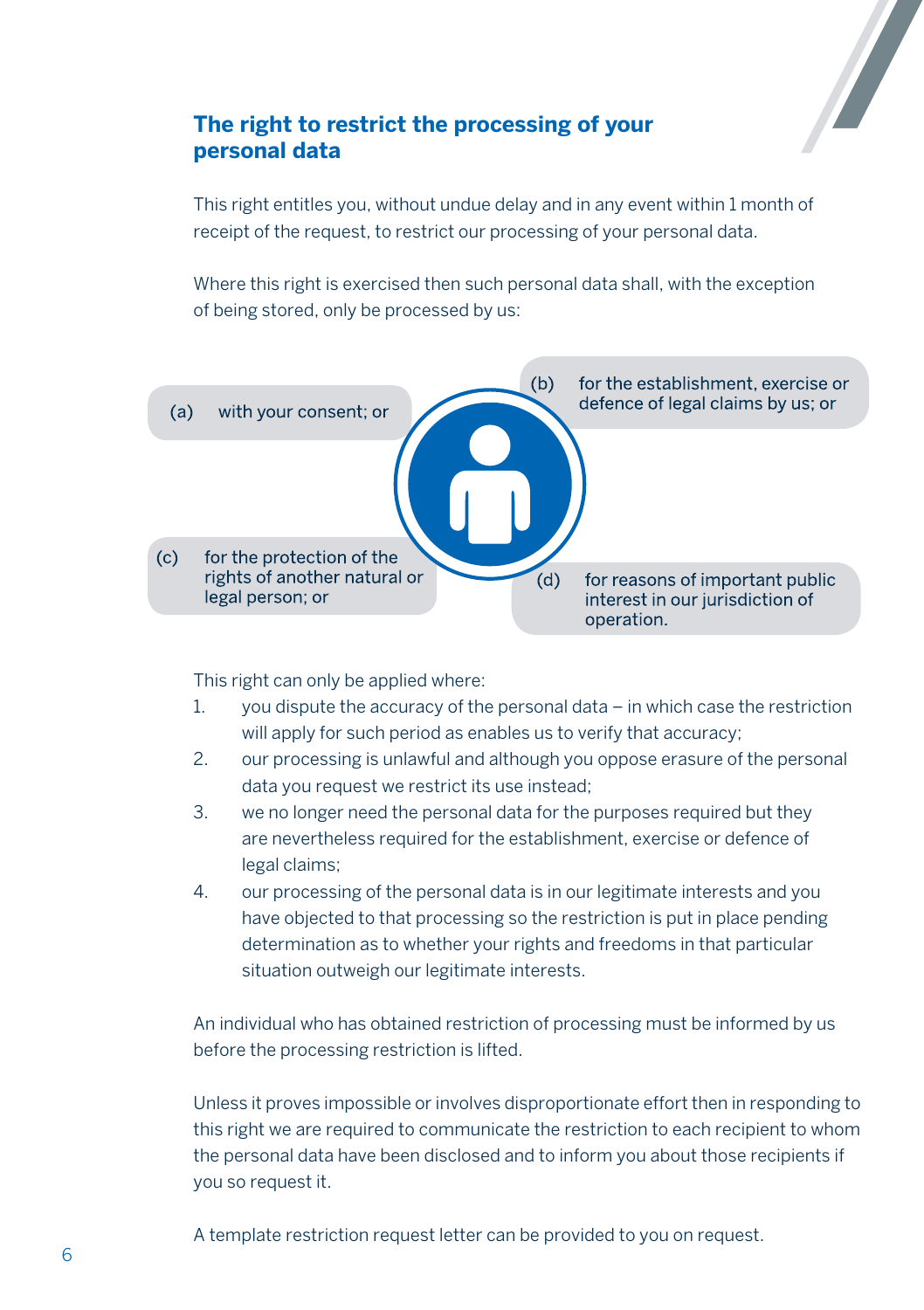

# **The right to data portability**

This is a right to, without undue delay and in any event within 1 month of receipt of the request:

- a) receive your personal data in a structured, commonly used, machinereadable format from us so you can store it for further personal use on a private device; and
- b) transmit personal data from us to another organisation without hindrance, and effectively facilitates the ability to move, copy or transfer personal data easily from one IT environment to another.

This right only applies:

- 1. to personal data processed by automatic means (that is, excludes paper files); and
- 2. to personal data processed on the basis of prior consent having been given or for performance of a contract to which you are party; and
- 3. to personal data concerning you and provided by you; and
- 4. where the rights and freedoms of third parties are not adversely affected.





### **The right to object to processing of personal data (including direct marketing)**

This is a right to object to our processing your personal data where we have deemed such processing necessary in our legitimate interests and you disagree.

Where you disagree then we need to stop processing the personal data unless we can demonstrate compelling legitimate grounds for processing which override your interests, rights and freedoms, or where our processing is necessary for the establishment, exercise or defence of legal claims. We cannot however override an objection you may make to direct marketing communications.

Where you exercise this right then we must respond without undue delay and in any event within 1 month of receipt of the objection.

A template objection request letter can be provided to you on request.

You also have a right to object at any time to our processing your personal data for direct marketing purposes and if this is exercised we will stop sending you direct marketing communications – please follow the instructions on our marketing communications to unsubscribe to action this specific objection.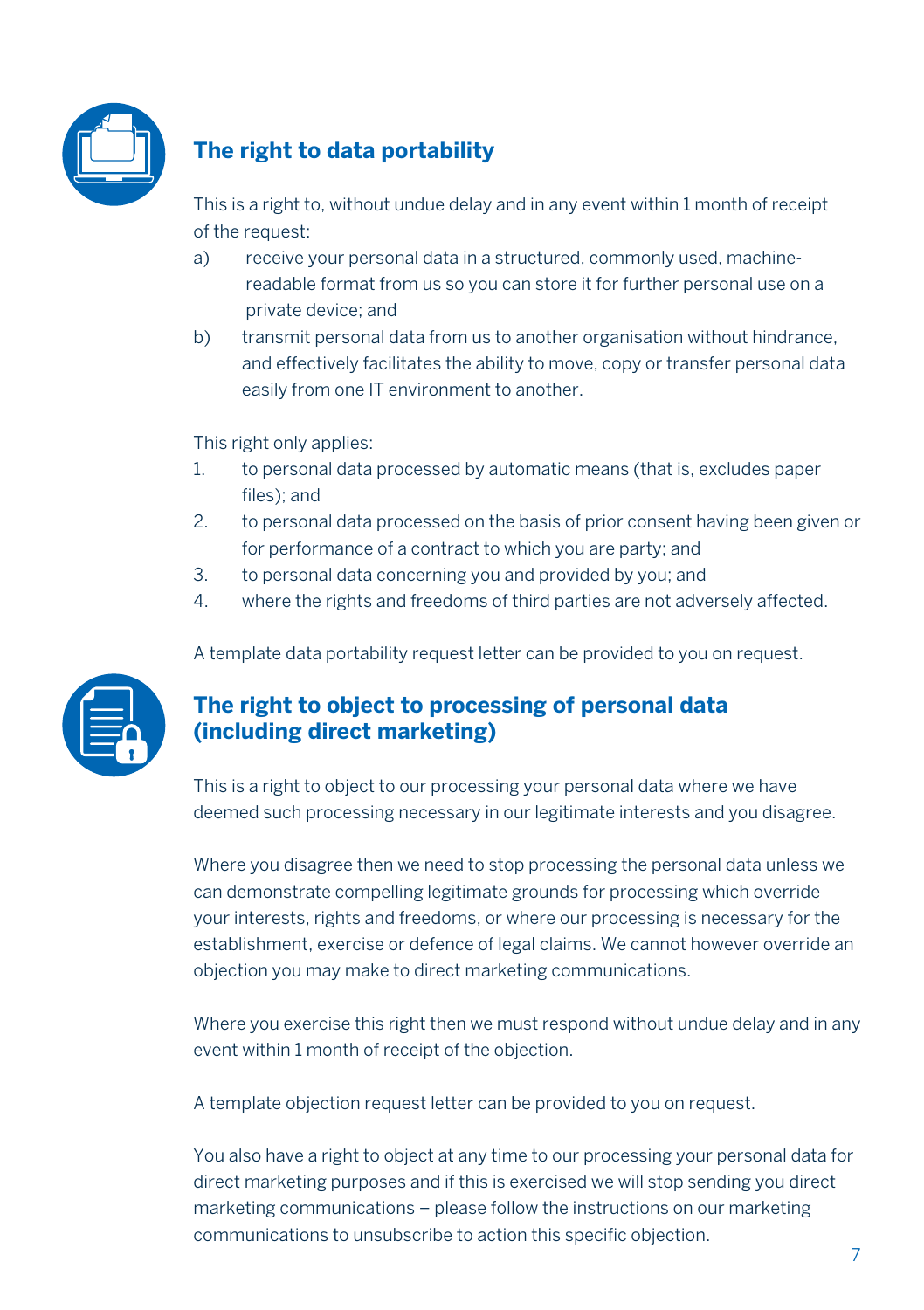



**The right not to be subject to a decision based solely on automated processing of your personal data, including profiling, which produces legal effects or otherwise significantly affects you (for example by discriminating against you).** 

Before explaining this right, and to better aid your understanding, we give you a few examples of what automated decision making/profiling might include.

An automated decision might typically include one where a computer takes a decision to prevent a particular transaction from proceeding because it has applied a pre-programmed formula and as a result has identified the transaction as being unusual or potentially fraudulent. If there is no human intervention in this decision making process then that would be an automated decision.

Sending you marketing material relating to specific services or products based on your known characteristics or previous preferences would be an example of what is called profiling.

This right not to be subject to automated decision making/profiling does not apply if the automated decision/profiling:

- (a) is necessary for the entering into, or performance of, a contract between us; or
- (b) is authorised by a law to which we are subject and which lays down suitable measures to safeguard your rights and freedoms and legitimate interests; or
- (c) is based on your explicit consent.

Where an automated decision is made as per (a) and (c) above then we are nevertheless required to implement suitable measures to safeguard your rights and freedoms and legitimate interests, and at least allow you to obtain human intervention on our part in the decision and to express your point of view in respect to it, ultimately allowing you to contest the decision.

Automated decision making is specifically not allowed when it uses what is called your special category personal data (for example, your health data) unless either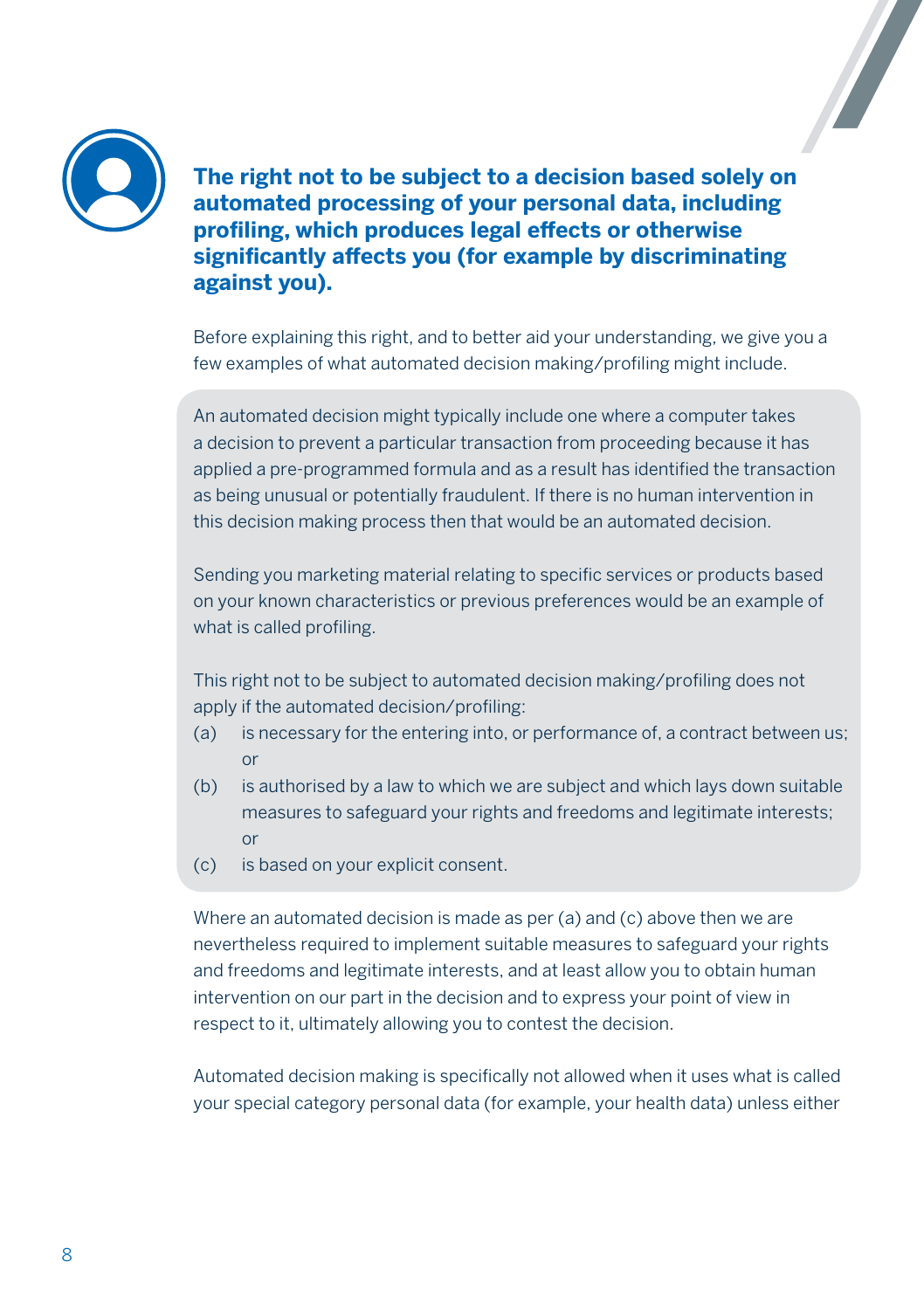you have given your explicit consent or the processing is necessary for reasons of substantial public interest on the basis of applicable law, and suitable measures to safeguard your rights and freedoms and legitimate interests are in place.

 Where you exercise this right then we must respond without undue delay and in any event within 1 month.

A template ADM request letter can be provided to you on request.



#### **The right to seek compensation for any material or non-material damage caused by our breaching our statutory obligations to look after your personal data**

Where we process your personal data then we can be held liable by a competent court to compensate you for damage caused which infringes our statutory obligations to look after that personal data.

A data processor (another party who processes your personal data on our behalf and in accordance with our instructions) can also be held liable to compensate you for damage caused by their processing but only where that processor has either not complied with the statutory obligations specifically directed at data processors or where it has acted outside or contrary to our lawful instructions.

It is a defence against liability for the alleged infringing party to prove that it is not in any way responsible for the event giving rise to the damage.

If you feel that you have suffered any damage as a result of our processing your personal data then we should always be grateful for the opportunity to try and resolve any issue you might have in the first instance and would ask that you please put your detailed grievance in writing to us marked for the attention of the Data Protection Officer of your relevant Standard Bank data controller. To determine who your Standard Bank data controller(s) is/are and their contact details please refer to the information regarding our privacy notices in the final paragraph of the "Our duty to provide you with certain information when we obtain your personal data" section of this booklet.

In the event that we are unable to satisfactorily resolve your issue and you feel you have suffered damage as a result then you should please seek your own professional legal advice.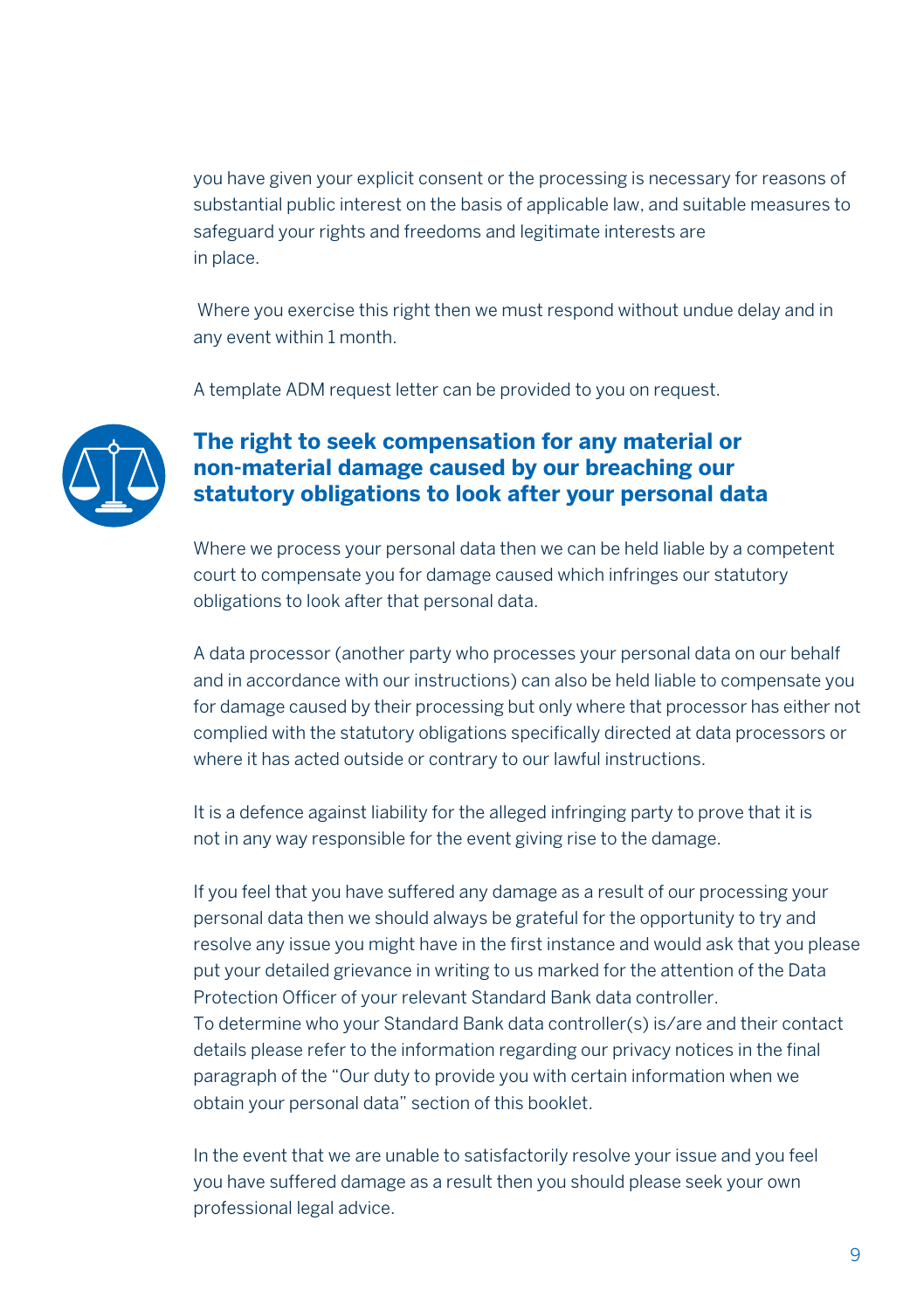



### **The right to lodge a complaint with a data protection supervisory authority**

You have a right to complain about our handling of your personal data to a data protection supervisory authority regardless of any other administrative or court remedy you may seek.

Your complaint can either be made to the data protection authority ("DPA") where you reside, or the authority in the country/territory you work in, or the authority in the place of the alleged infringement of the GDPR. Your complaint can be made to the relevant DPA – our details for DPA in our jurisdictions are at the end.

The supervisory authority should then keep you informed on the progress of the complaint including the possibility of any judicial remedy you may have.

If you have an issue with our processing of your personal data then we should always be grateful for the opportunity to try and resolve any issue you might have in the first instance and would ask that you please put your detailed grievance in writing to us marked for the attention of the Data Protection Officer of your relevant Standard Bank data controller. To determine who your Standard Bank data controller(s) is/are and their contact details please refer to the information regarding our privacy notices in the final paragraph of the **"Our duty to provide you with certain information when we obtain your personal data"** section of this booklet.

In the event that we are unable to satisfactorily resolve your issue then links to our Jersey, Isle of Man and Mauritius data protection regulatory authorities are provided at the end of this booklet.



### **The right to an effective judicial remedy against us**

This right exists regardless of any other administrative remedy or complaint to a data protection supervisory authority you may make.

Where you consider your rights under applicable data protection legislation have been infringed as a result of any processing of it in non-compliance with that applicable legislation then you can enforce your rights through a competent court.If you have an issue with our processing of your personal data then we should always be grateful for the opportunity to try and resolve any issue you might have in the first instance and would ask that you please put your detailed grievance in writing to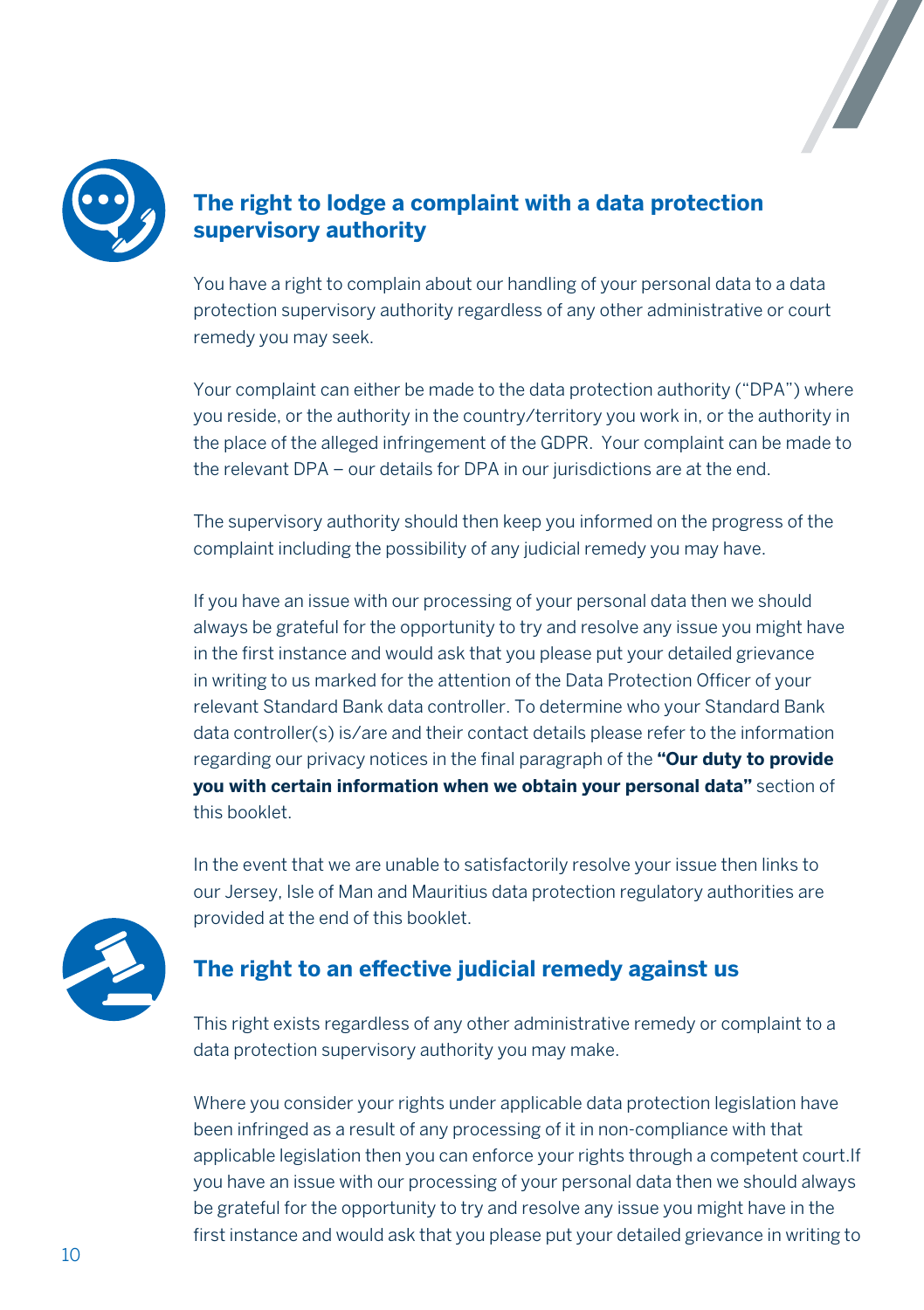us marked for the attention of the Data Protection Officer of your relevant Standard Bank data controller. To determine who your Standard Bank data controller(s) is/ are and their contact details please refer to the information regarding our privacy notices in the final paragraph of the "Our duty to provide you with certain information when we obtain your personal data" section of this booklet.

In the event we are then unable to satisfactorily resolve your issue and you wish to enforce your rights through the judicial system then you should please seek your own professional legal advice.



#### **Further Information, contact details and legal note**

For further information on any of the rights mentioned please contact your relevant Data Protection regulatory authority:

In Jersey – **https://oicjersey.org/** 

In Isle of Man – **https://www.inforights.im/** 

In Mauritius – **http://dataprotection.govmu.org/English/Pages/default.aspx** 

This booklet is not designed to provide a comprehensive summary of these rights and does not constitute professional advice. You should not act on the contents of this booklet alone. No warranty (expressed or implied) is given in terms of the accuracy and completeness of the contents.

#### **Disclaimer**

Whilst every care has been taken in preparing this booklet, no member of the Standard Bank Group gives any representation, warranty or undertaking and accepts no responsibility or liability as to the accuracy, or completeness, of the information. The information contained does not purport to be complete and is subject to change.

For the avoidance of doubt, our duties and responsibilities do not include legal, or other specialist or technical advice or services. You are to rely on your independent appraisal of and investigations into the information provided, and we advise you received specialist legal advice if you have any concerns regarding your data protection rights.